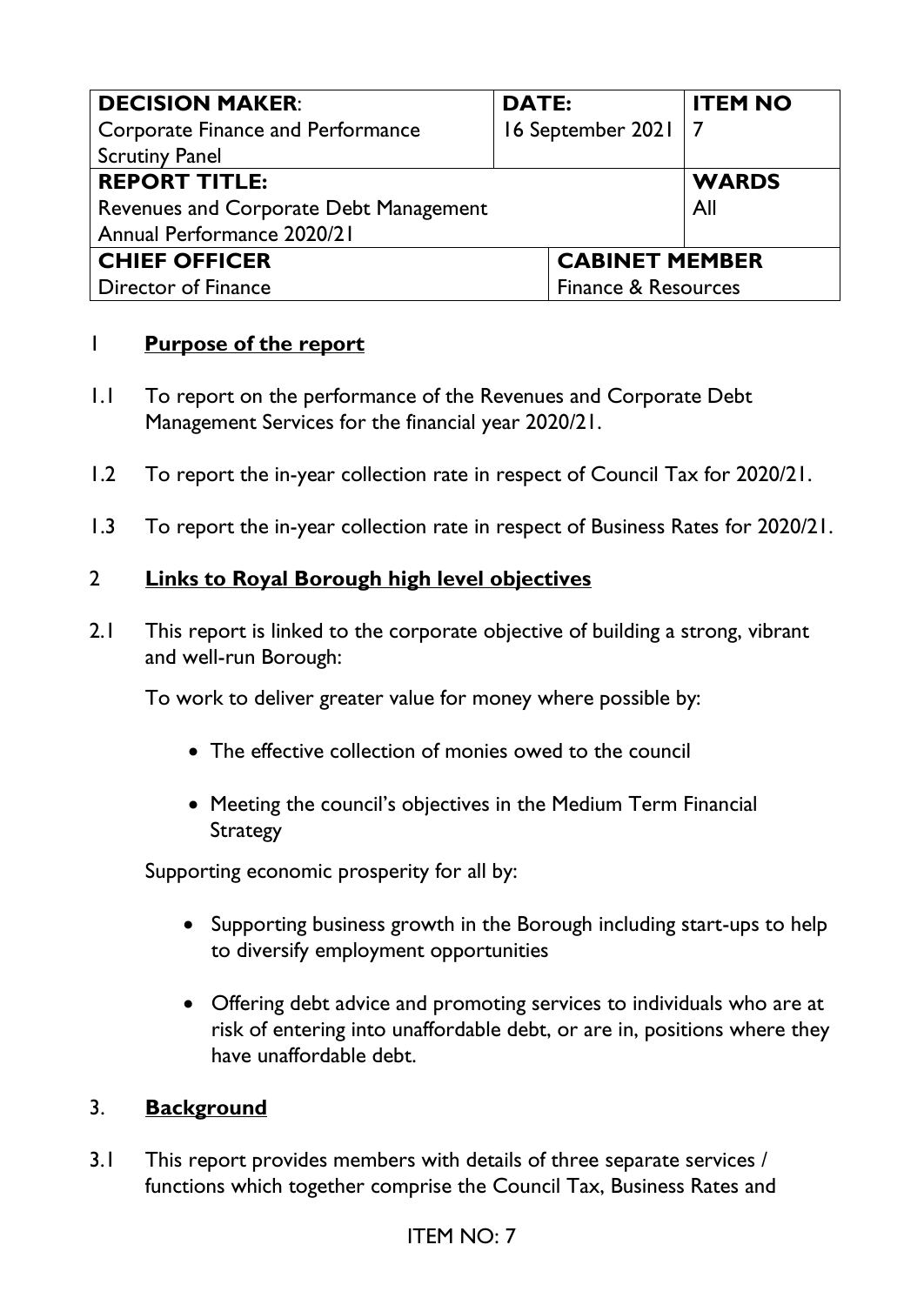Corporate Debt Management Services for the Royal Borough. The Covid-19 pandemic and the various resultant lockdowns has provided many different challenges for the services during the year.

## *Council Tax*

- 3.2 The Council Tax Service is responsible for the annual billing and collection of approximately 122,000 properties, raising bills in respect of all households across the Royal Borough.
- 3.3 The Service is also responsible for granting a range of Council Tax discounts and exemptions and ensuring the accuracy of the database by opening and closing accounts as people move in and out of the Royal Borough.
- 3.4 The Service is responsible for collecting  $\pounds$ 133m per annum. Ordinarily, approximately 33% of properties in the Royal Borough have a change of occupiers during the financial year. During 2020/21 this figure was 21%. Covid-19 and the resultant lockdown will have impacted on this total.

#### *Business Rates*

- 3.5 The Business Rates Service is responsible for the billing, collection and recovery of Business Rates. The Royal Borough has approximately 5,500 commercial assessments (hereditaments). Ordinarily this will equate to £100m of Business Rates to collect per annum. However, in 2020/21, the Government supported businesses in the Retail Leisure and Hospitality sectors by way of an Expanded Retail Relief which significantly reduced the collectible business rate debit to £44m for 2020/21 by providing 100% rate relief for businesses in these sectors.
- 3.6 The Expanded Retail Relief scheme has been extended into 2021/22 although the parameters have been amended. The scheme now provides 100% rate relief in respect of the period April 2021 to June 2021 with a reduced rate relief of 66% being effective from July 21 for the remainder of the financial year for qualifying businesses.
- 3.7 The Business Rates Service apply reliefs for small business and charities and ensuring the accuracy of the database by opening and closing accounts as businesses move in and out of the Royal Borough. The Service works closely with other service areas in the Royal Borough to ensure that the rating process is efficient and maximises income.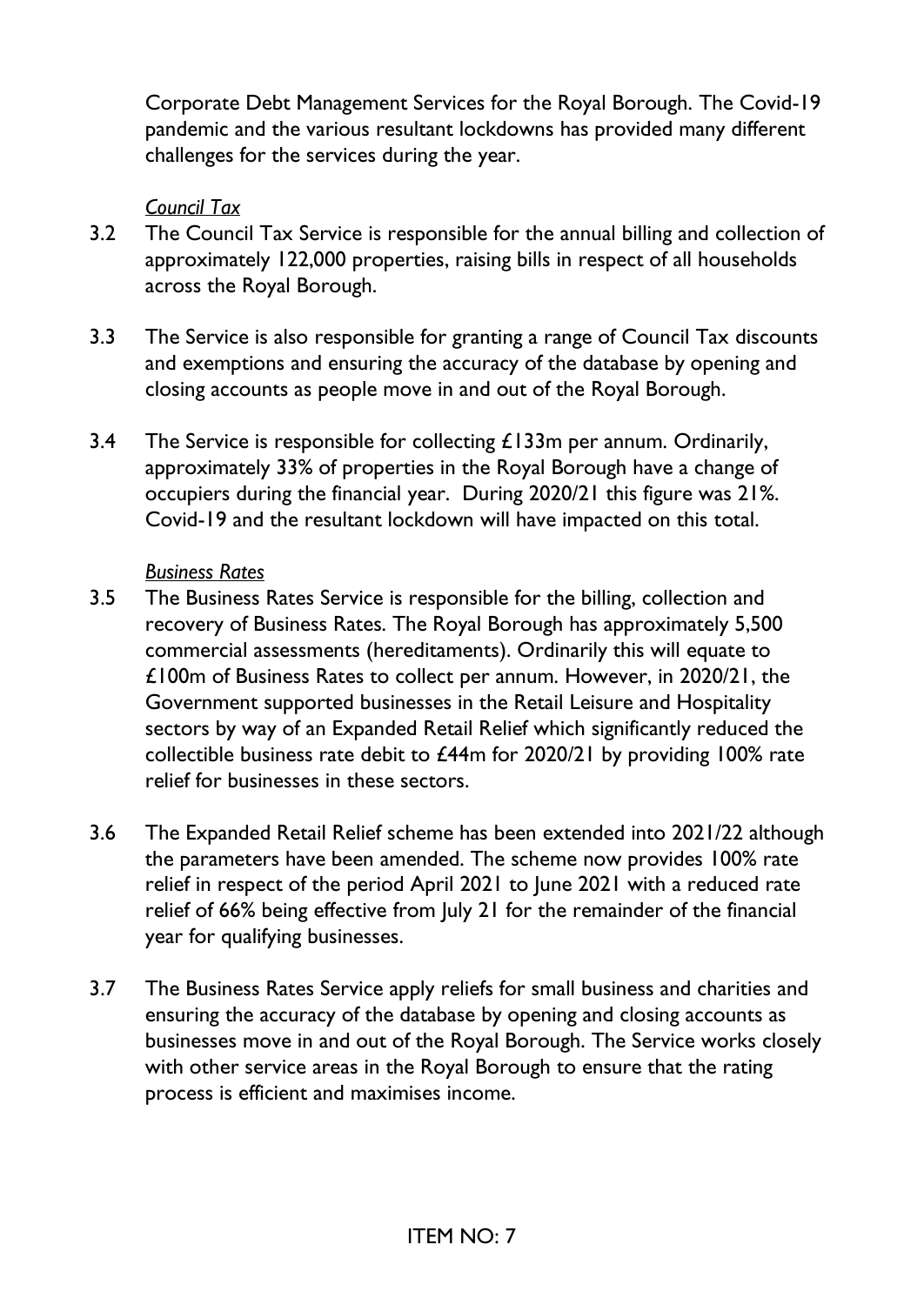#### *Corporate Debt*

- 3.8 Debt and credit management is at the heart of a good organisation essential for a service which is responsible for the raising and collecting of around £152m each year.
- 3.9 The Corporate Debt Service manages the recovery of unpaid debts on behalf of the Royal Borough. This includes Council Tax arrears and other miscellaneous debts owed to the Council, covering areas such as commercial rents, licensing fees, residential and non-residential care contributions.
- 3.10 A range of enforcement powers are available to help collect these debts, options would include attachment of earnings orders, attachments of benefits orders, charging orders, county court judgements, bankruptcy proceedings and orders for sale.

## 4. **Council Tax Performance 2020-21**

- 4.1 The Council Tax Service provides monthly performance reports to the Director of Finance in relation to the national key performance indicator detailing the amount of Council Tax collected during the current financial year which measures the in-year collection rate.
- 4.2 During 2020/21 the Council Tax Service & Corporate Debt Service focussed on engagement with residents who may have experienced difficulty paying their Council Tax as a direct result of the Covid-19 pandemic.
- 4.3 This report provides an opportunity to advise Members of the impact of the Covid-19 pandemic on the in-year collection rate on the Council Tax Service.
- 4.4 In the last annual performance report provided to the Panel in respect of 2019/20, Members may recall that the Council Tax Service and Corporate Debt Service achieved the highest ever in-year collection rate for the Royal Borough of 94.7%. The Service was hoping to further improve on that achievement, but this was not possible due to the pandemic.
- 4.5 As would probably be expected with the financial uncertainty of being in the midst of a pandemic and lockdown the 'in-year' collection rate for 2020/21 was not as high. The in-year collection rate was 93.1% representing a decrease of 1.6%. This decrease was impacted by many factors detailed in this report. However, outstanding amounts continue to be collected after the financial year end and at the time of writing, the ongoing collection rates had improved to 97.0% for 2019/20 and 94.5% for 2020/21.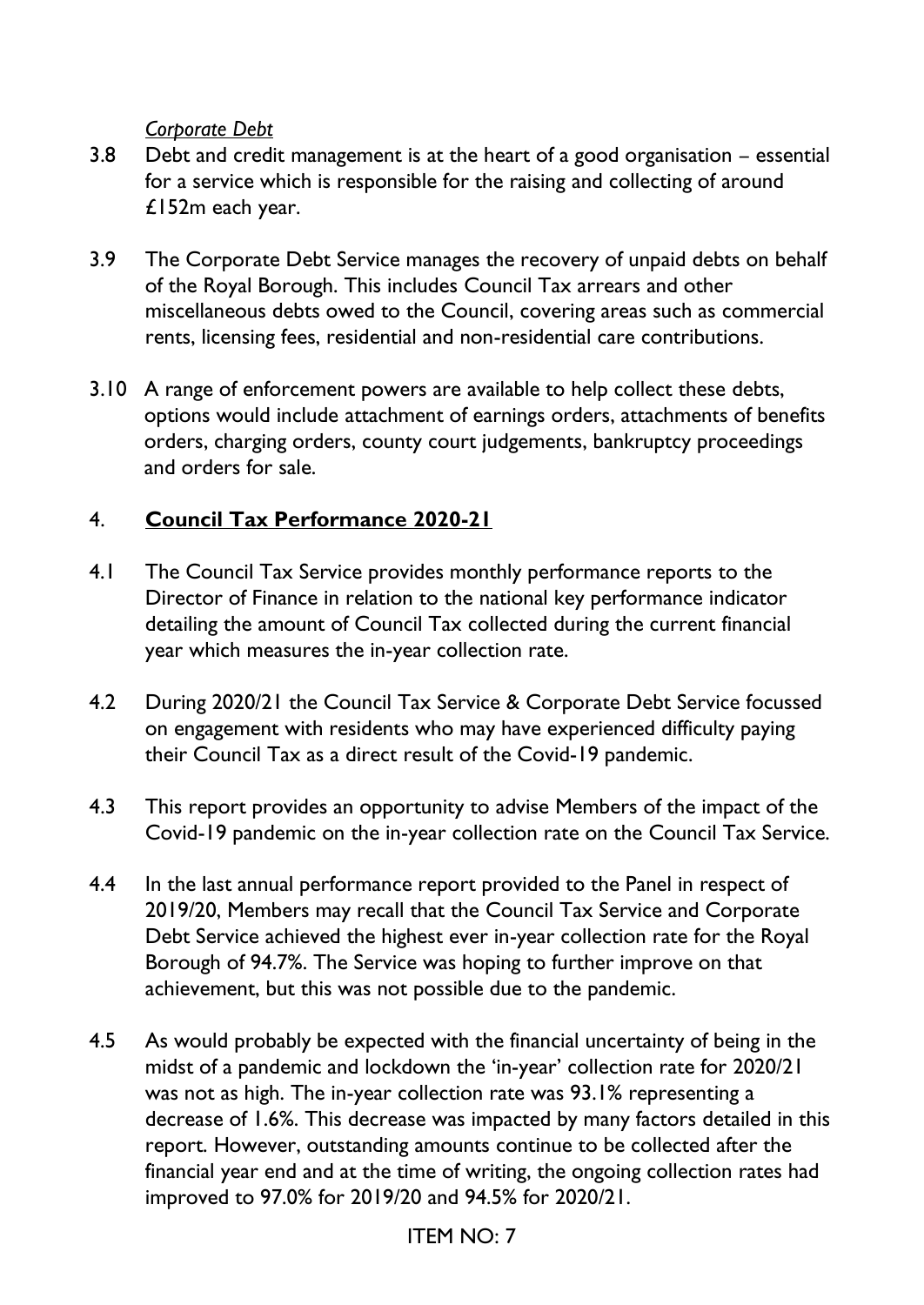- 4.6 In April 2020, as a direct response to the pandemic, a decision was taken to suspend the process of issuing Council Tax reminders and final notices.
- 4.7 Later in the year, in August 2020, the decision was taken to recommence the issue of reminders. However, in recognition of the unprecedented circumstances we introduced a "soft reminder" process.
- 4.8 This process focused on seeking engagement with Council Tax payers who had fallen behind with their instalments. The emphasis was on seeking longer term affordable payment arrangements and offering benefits advice for those experiencing short term financial difficulties.
- 4.9 The lockdown required the Magistrates Courts to cease Council Tax Liability Order Hearings. As a result, no Council Tax summonses were issued. This situation remained in place throughout the whole of 2020/21.
- 4.10 All enforcement agent action was suspended from April 2020 with only limited action resuming on a handful of existing cases where there were Council Tax arrears.
- 4.11 The visiting officers who monitor newly completed properties were unable to conduct their visits in the early part of 2020/21 resulting in a lower number of completion notices being served than normal. This was also impacted by the closure of building sites early in the pandemic.
- 4.12 During the year a total of 1,219 completion notices were served on new properties. This is in comparison to 2019/20 when 2,541 completion notices were served. This directly impacted on the Council Tax Service's ability to collect income on Unoccupied Council Tax dwellings.
- 4.13 The lockdown resulted in Council Tax staff working from home. This initially caused issues with connectivity to the office IT. Prior to the pandemic and the subsequent lockdown Council Tax staff were fully office based. Council Tax management responded to the challenges faced in almost immediately requiring staff to move from being fully office based to being fully home based. The Service, in line with the rest of the organisation, is reviewing the optimum working solution in order to deliver the most effective service to residents.

## *Council Tax Debt*

4.14 The lack of summonses and liability order hearings in 2020/21 impacted on the Council Tax Service's ability to progress and chase in year arrears. Instead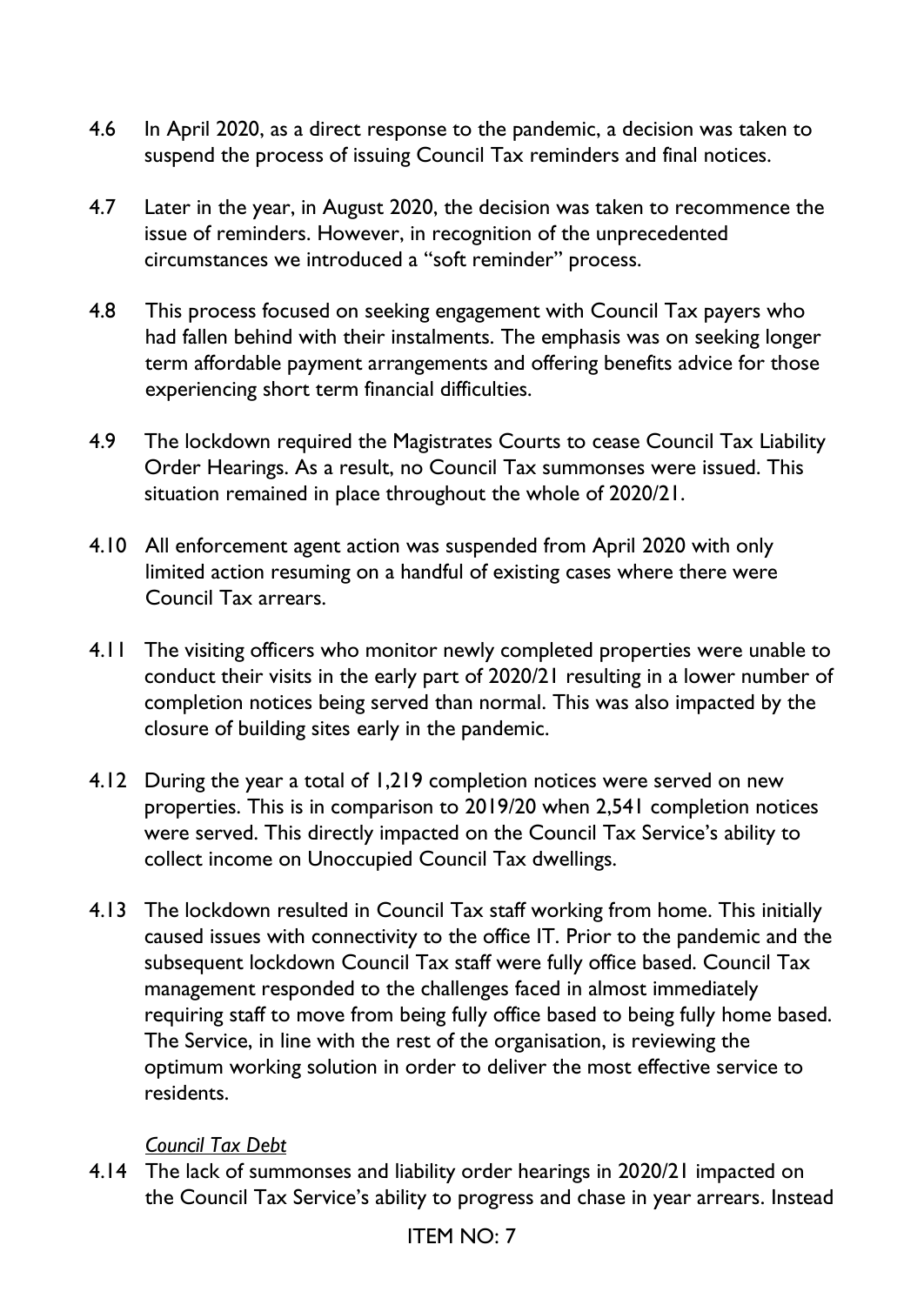focus shifted to supporting colleagues in the collection area ensuring that post from concerned residents was responded to quickly and efficiently and seeking positive engagement with residents with pre-existing arrears.

- 4.15 The Service continues to seek and secure charging orders on properties in private ownership that have substantial arrears of Council Tax. As at the 31st March 2021 a total of £1,704,140 in unpaid Council Tax debt was secured on properties. This demonstrates the Service's commitment to maximise income collection on behalf of the Royal Borough.
- 4.16 In cases where charging orders have been obtained, legislation allows for local authorities to pursue Orders for Sale. However, whenever possible the Royal Borough will always enter into negotiations to try and avoid this action being taken.
- 4.17 As a result it is highly unusual for the Service to follow this course of action. However, in certain circumstances this can be beneficial both to the Royal Borough and to the local community.
- 4.18 In one particular case the Council Tax Service has progressed an Order for Sale in respect of a long-standing empty leasehold property in SE18 that has been infested by pigeons for many years. The leaseholder could not be located in the UK. A court order in favour of the Royal Borough was granted for the possession of the property which will be sold at auction to settle the Council Tax debt of £ 20,000, plus associated costs. The sale of the flat will result in an abandoned and dilapidated property being returned to residential use and the removal of potential public health and anti-social behaviour issues.
- 4.19 The work of the special project team that was created in 2016 to trace and collect debts marked as gone away was significantly hampered in 2020/21 as a result of the pandemic. Resources were diverted from pursuing absconded debtors to providing help and support to other areas of Revenues. However, the team still managed to collect over £520,000 during the year as a result of previously agreed arrangements. This brings the total amount collected since its inception to over  $£2m$ . If it were not for the creation of the project team the debts would not have been recovered.

## *Direct Debit*

4.20 The Council Tax service continues to promote the "any day" Direct Debit facility allowing taxpayers to pay their Council Tax on a day of their choice. A number of taxpayers cancelled their direct debits in 2020/21 due to a change in their financial circumstances. Despite this as at 31st March 2021 the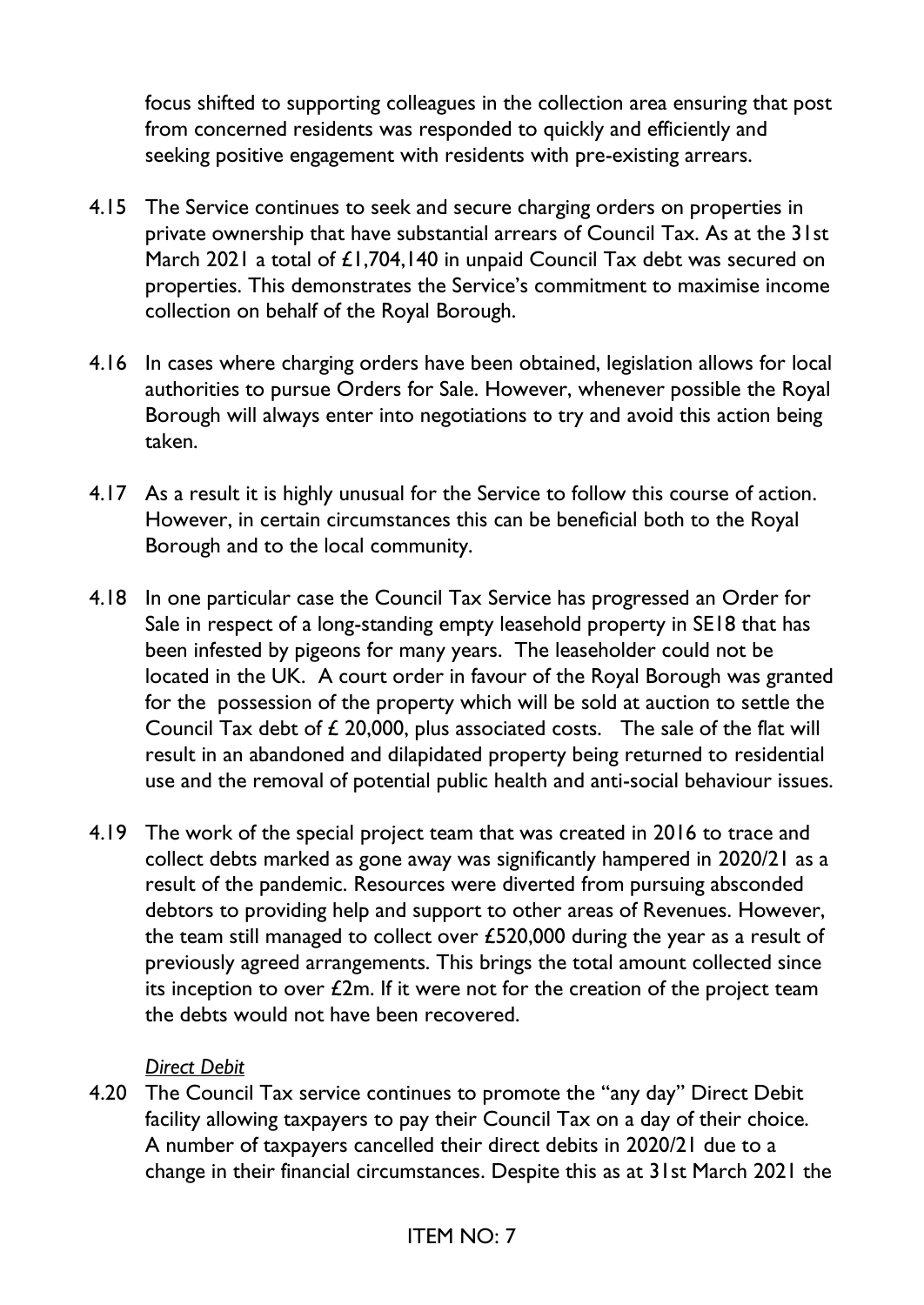number of residents paying by Direct Debit increased by 5% on the previous year to an overall total of 65%.

- 4.21 This represents the highest percentage of Council Tax accounts making payment via direct debit achieved to date.
- 4.22 Payment via Direct Debit continues to be promoted to new residents moving into the Royal Borough via an automated text / email campaign. This is a costeffective way to reach out to new residents encouraging them to pay by Direct Debit.

#### *Council Tax Self-Service*

- 4.23 Work continues within the Service to improve the ways that we communicate and engage with our residents about their Council Tax. The Service is working closely with colleagues in the I.T. department to develop a new self-service platform for our taxpayers. This will enable residents to create a secure account that will allow them to view information about their Council Tax account.
- 4.24 This platform will be developed over the coming months to expand the functionality and will enable more residents to access their Council Tax account on-line. This will over time reduce the number of telephone calls and post received by the Service making good on a commitment that was previously made to Members of the Panel to explore different methods of engaging with taxpayers.

#### **5 Business Rates Performance 2020-21**

- 5.1 The Covid-19 pandemic has drastically affected businesses across all sectors. This in turn has impacted on the collection of business rates. Generally, the Royal Borough is required to collect approximately £100m annually in Business Rates. The Government announced various packages of support for businesses including a "business rates holiday" in the form of an expanded rate relief representing a reduction in the business rates payable for retail, nursery and leisure sector businesses. Overall, this resulted in the Business Rates due to be collected by the Royal Borough reducing to £44m in respect of 2020/21. The rate relief was fully funded by the Government.
- 5.2 Despite the support provided to certain businesses, the in-year collection rate was badly affected by the lockdown. The collection rate fell from 98.2% for 2019/20 to 90.3% for 2020/21. However, outstanding amounts continue to be collected after the financial year end and at the time of writing, the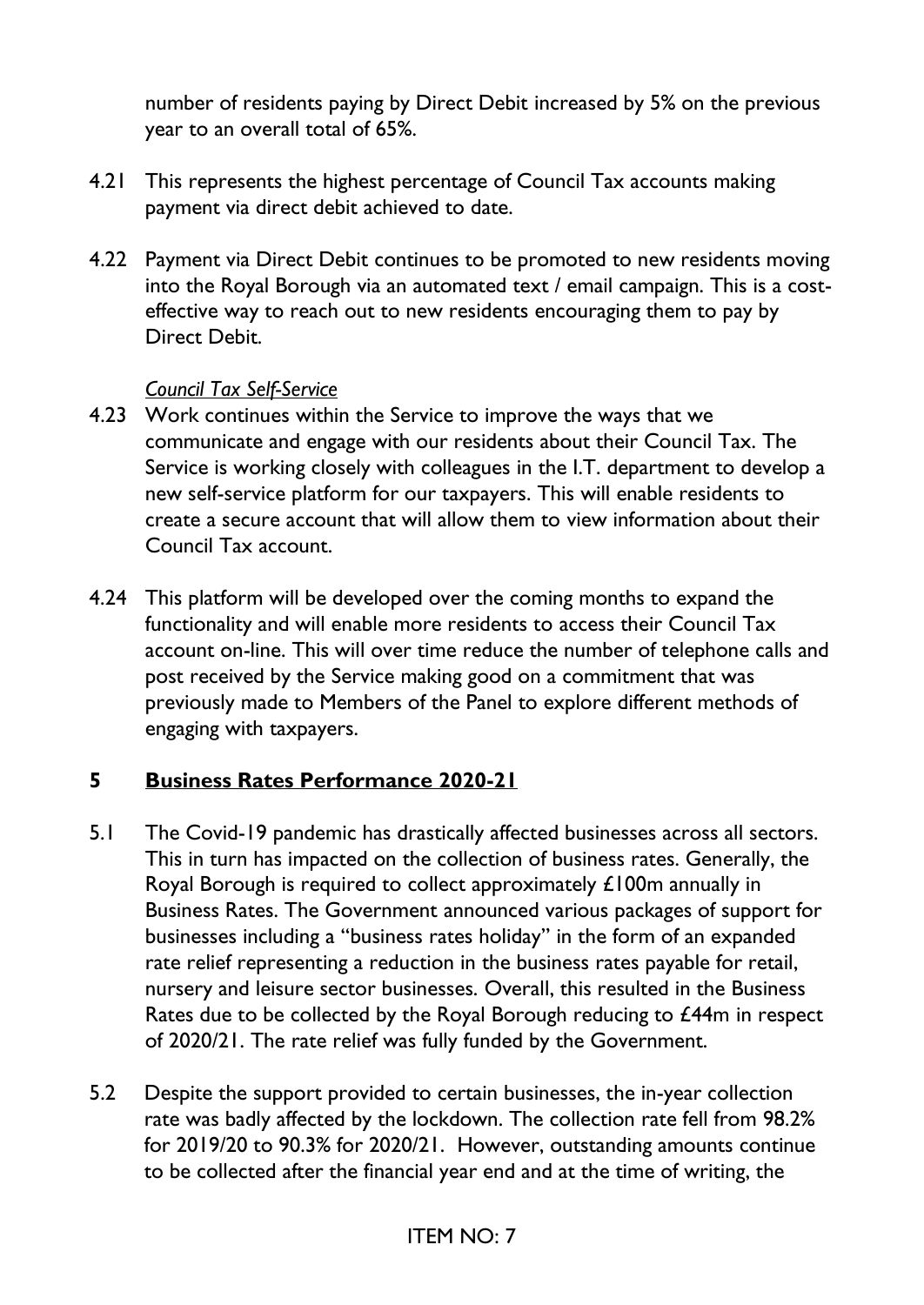ongoing collection rates had improved to 99.2% for 2019/20 and 92.0% for 2020/21.

- 5.3 Many businesses (some of whom were ineligible for assistance from the government schemes) were struggling to pay business rates due to the abrupt loss of income. Indeed, there has been a significant increase in Hardship Relief applications submitted to the Business Rates Team.
- 5.4 At the start of the year, in April 2020, as a direct response to the pandemic a decision was taken to suspend the process of issuing reminders and final notices.
- 5.5 The lockdown required the Magistrates Courts to cease Business Rate Liability Order Hearings. As a result, no summonses were issued. This situation remained in place throughout the whole of 2020/21.
- 5.6 Similar to Council Tax, all enforcement agent activity in respect of Business Rates was suspended from April 2020.
- 5.7 The visiting officers who monitor newly completed commercial properties were unable to conduct visits in the early part of 2020/21 resulting in a lower number of completion notices being served. This was also impacted by the closure of building sites early in the pandemic. The visiting officer was also unable to monitor empty business properties to ensure they are brought into Rating as soon as they become occupied.
- 5.8 The lockdown resulted in Business Rates staff working from home. There were some initial teething problems with connectivity to the office as prior to lockdown staff were fully office based.
- 5.9 The Business Rates management team have been heavily involved in administering the government response to the pandemic via the Business Grants Scheme. There is a detailed report on this work elsewhere on the agenda for this panel meeting.
- 5.10 During the pandemic, the Business Rates Service formed closer working relationships with other services to help support local businesses. The service collaborated with the Chamber of Commerce, the Business Engagement Team, Internal Audit & Anti-Fraud and others to ensure support was provided to businesses and that grants were provided in a timely fashion.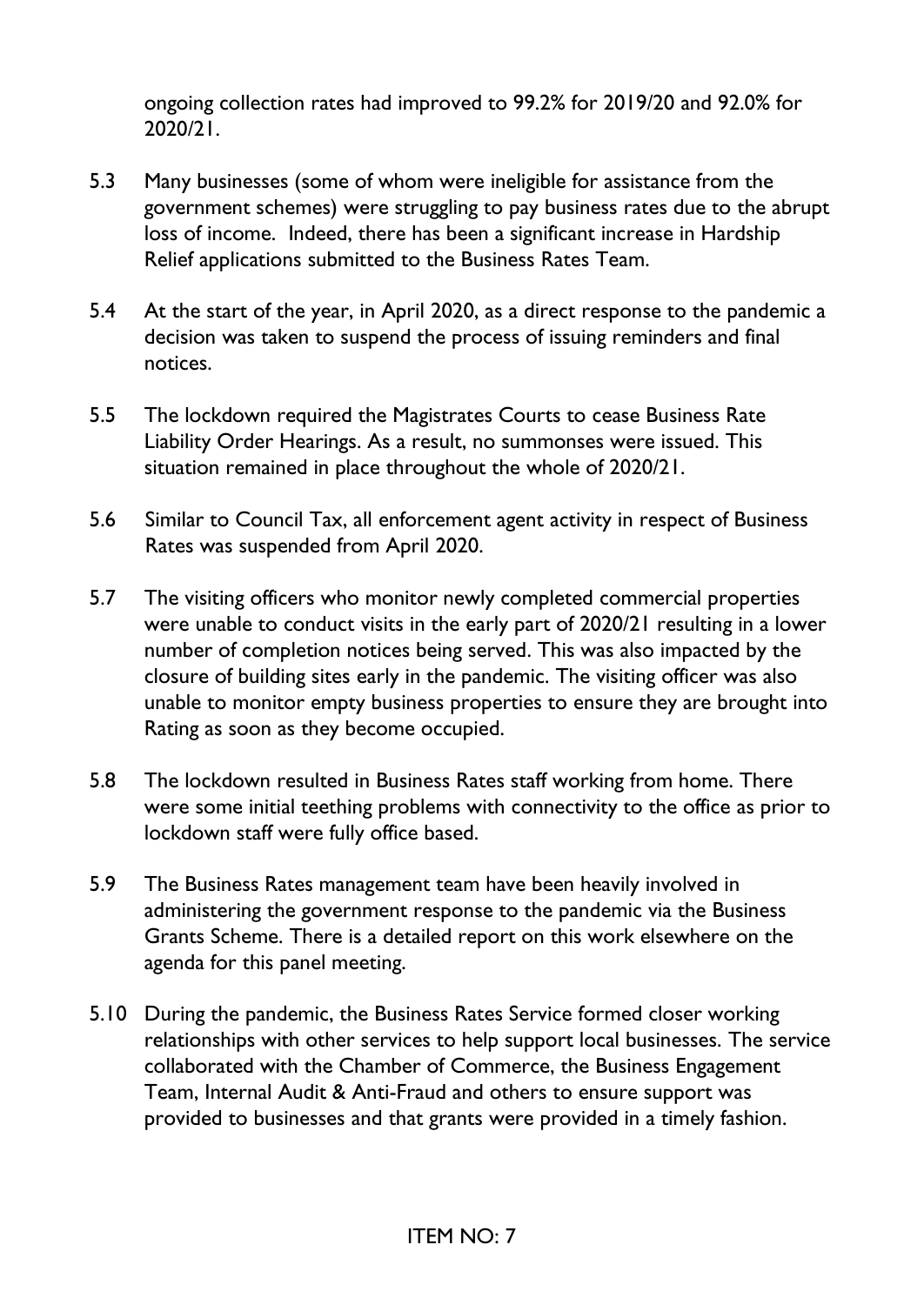- 5.11 Businesses that did not qualify for assistance under the Covid-19 Business Grant Schemes were allowed to re-schedule their instalments to later in the financial year.
- 5.12 Generally, the Service has implemented longer payment terms to assist small businesses. This now means that these businesses are able to spread their payments to the Royal Borough over twelve months instead of ten. This should hopefully enable businesses to manage their cash flows more effectively, without any adverse impacts on the Royal Borough's own resources or collection targets.
- 5.13 Members will be pleased to note that despite the pandemic and increased pressure of work, a member of the Business Rates Team has successfully completed their IRRV qualification exams (Institute of Revenues Rating and Valuations). Hopefully, further staff will be encouraged to follow suit as a result of this success.

## 6 **Corporate Debt**

- 6.1 The Corporate Debt Service raises and recovers debt for a variety of Royal Borough service areas including commercial rents, licensing fees, residential and non-residential care contributions, waste services etc.
- 6.2 The customer base is both complex and diverse, resulting in various recovery options being utilised. There are currently no nationally accepted performance indicators for this area of debt recovery.
- 6.3 Unlike the majority of Council Tax and Business Rates invoices, the Corporate Debt Service team raises invoices daily throughout the financial year as and when services are provided and payment becomes due.
- 6.4 A total of 40,120 invoices were issued by the Corporate Debt Service during 2020/21. This is a slight reduction on the previous year of 41,311. It is to the credit of the team that despite having to adapt working methods as a result of the pandemic and lockdown that they still managed to raise every invoice request that was submitted in a timely manner.
- 6.5 Work continued throughout 2020/21 to increase the number of invoices that were being raised automatically; increasing efficiency on the team and allowing more time to be spent on recovery. In excess of 11,000 invoices were raised in this way compared to the previous year of 1,383 representing a substantial increase.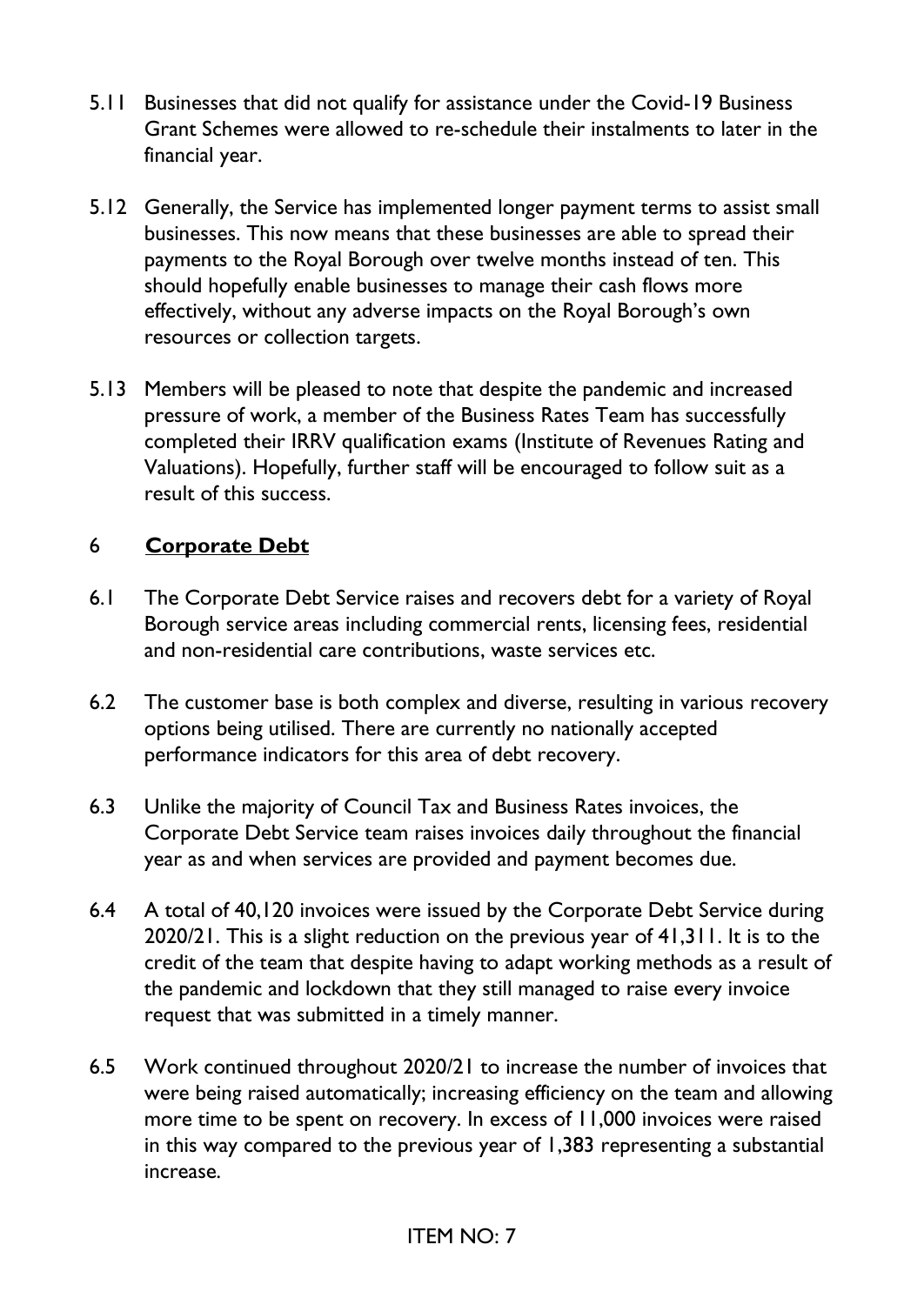- 6.6 Each year Council departments carry out a reconciliation process in preparation for their end of year closedown, this results in an influx of invoices to be raised as service departments reconcile their charges / accounts to ensure that all services and income is accounted.
- 6.7 The influx of invoice requests received in March each year has a negative impact on the Corporate Debt Service's ability to collect charges / debts in the financial year in which they are raised. £31.0m which represents 20% of the total value of debt raised in the 2020/21 financial year was raised in March 2021.

|         | <b>Invoices raised</b><br>in year | Value raised<br>in year | Invoices raised Value raised Invoices<br>lin March of<br>leach vear | in March of<br>leach vear | outstanding at<br>vear end | Value<br>vear end | Invoices still<br>outstanding at outstanding as at outstanding as<br>March 2021 | Value still<br>at March 2021 |
|---------|-----------------------------------|-------------------------|---------------------------------------------------------------------|---------------------------|----------------------------|-------------------|---------------------------------------------------------------------------------|------------------------------|
| 2018/19 | 37,868                            | £108.1m                 | 3,346                                                               | £19.8m                    | 8.955                      | £27.8m            | 2,569                                                                           | £2.2ml                       |
| 2019/20 | 41.311                            | £102.3ml                | 3.150                                                               | £13.9m                    | 10,070                     | £24.4ml           | 4.899                                                                           | £6.3m                        |
| 2020/21 | 40.120                            | £152.8ml                | 4.262                                                               | £31.0m                    | 12.567                     | £42.9ml           |                                                                                 |                              |

#### *Table 1 – Comparison of number of invoices raised*

- 6.8 The overall value of debts raised in year as at 31st March 2021 (£152.8m) is higher than previous years, largely due to a number of one offs around COVID and capital sums, which have been since been paid and at the time of writing, the value of 2020/21 debt outstanding had almost halved from £42.9m to £23.2m.
- 6.9 The outstanding debt for invoices raised in 2020/21 as at 31st March 2021 is £42.8m which is a debt recovery rate of 72%. This is a decrease on the previous year performance of 76%. However, the level of performance needs to be balanced against the financial uncertainties brought about by the pandemic and associated lockdowns and the increase in the value of invoices raised.
- 6.10 Recovery of aged debt continues and as at 31st March 2021 the 2018/19 debt outstanding was £2.2m, representing a recovery rate of 98 %. The 2019/20 debt outstanding, as of the same time, has delivered a collection rate of 94%. Work continues to collect these debts by way of on-going arrangements or by utilising the recovery enforcement options available.
- 6.11 The Corporate Debt Service continues to work closely with colleagues across all Directorates. Please find overleaf two examples of the collaborative working taking place.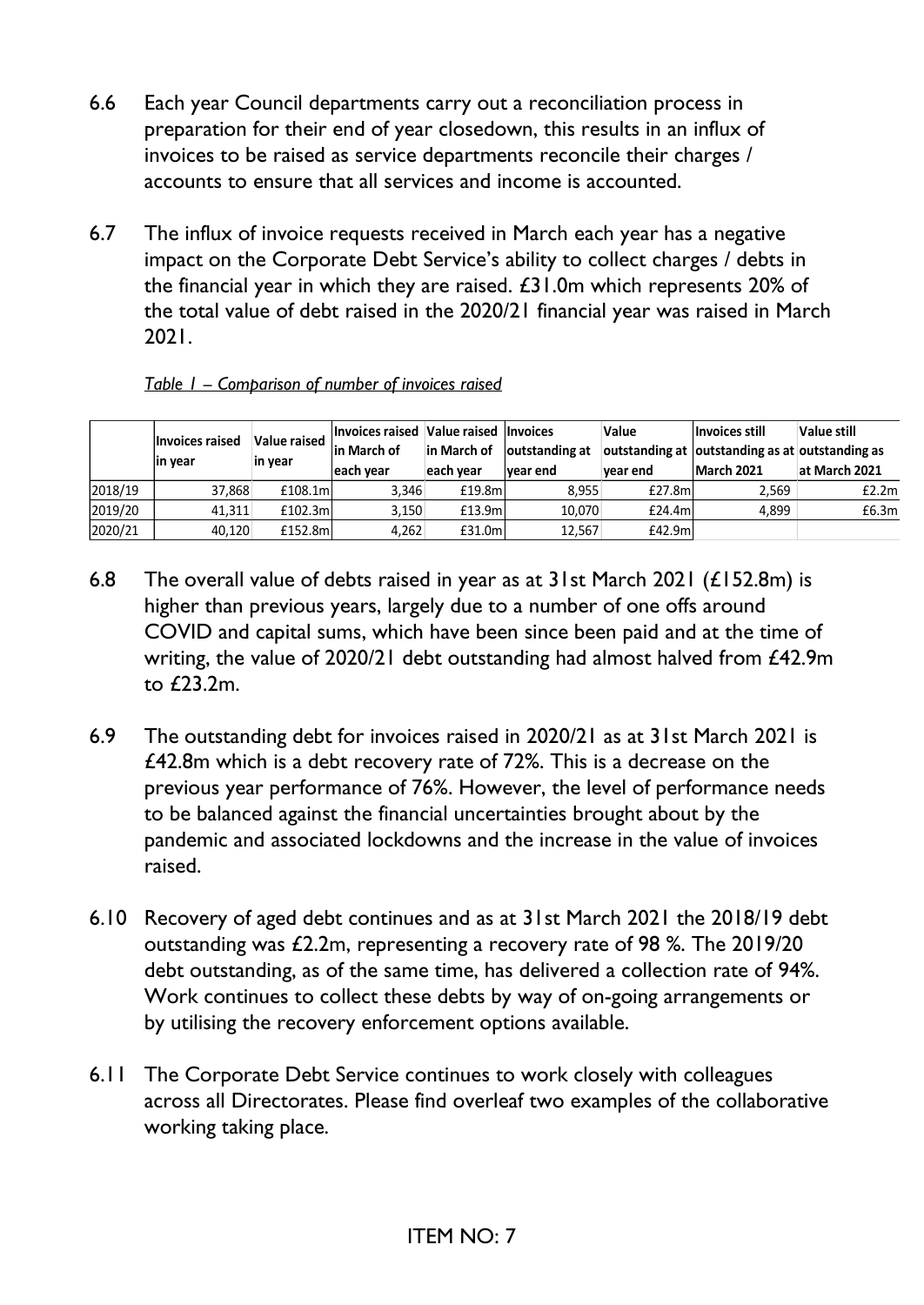#### *Example One*

A residential care debt of £8,202 was identified. The client had passed away and the family were seeking to administer the estate. It was subsequently established the client had hidden assets overseas and as a result of further enquiries conducted by Internal Audit & Anti-Fraud and the Corporate Debt Service a payment of £83,893 has been recovered from the estate.

Whilst amounts in respect of Council Tax and Council Tenancy rent arrears were recovered, of particular note was that the enquiries established that the client had received housing benefit to which they were not entitled given the hidden assets held. The housing benefit "overpayment" was recovered in full via the estate and under housing benefit subsidy legislation this represents an additional payment of £25,012 in subsidy income for the Royal Borough.

## *Example Two*

A derelict property in SE7 had remained empty for over 20 years, Council Tax was not payable as the property was exempt from charges as probate had not been granted even though the former resident and owner had passed away over 20 years previously.

Enquiries conducted by Internal Audit & Anti-Fraud and the Corporate Debt Service linked the property to an outstanding residential care debt in respect of the deceased owner's partner. As a result of a charge being placed on the property a sum of £21,500 has now been recovered clearing the residential care debt.

The derelict property is now being sold and will be available for residential use and the Council will be able to charge Council tax on the property for the first time in 20 years.

- 6.12 The Service worked closely with colleagues in Property Services to support commercial rent tenants in 2020/21 adjusting accounts to provide rent free periods for our tenants during the Covid-19 pandemic and making long term arrangements to support tenants who had pre-existing arrears or who have built up arrears over the year .
- 6.13 The Service continues to offer support and training to the decentralised debt teams and works closely with Internal Audit and Anti-Fraud to ensure that where prosecutions take place on behalf of the Royal Borough that appropriate compensation orders are sought at Court.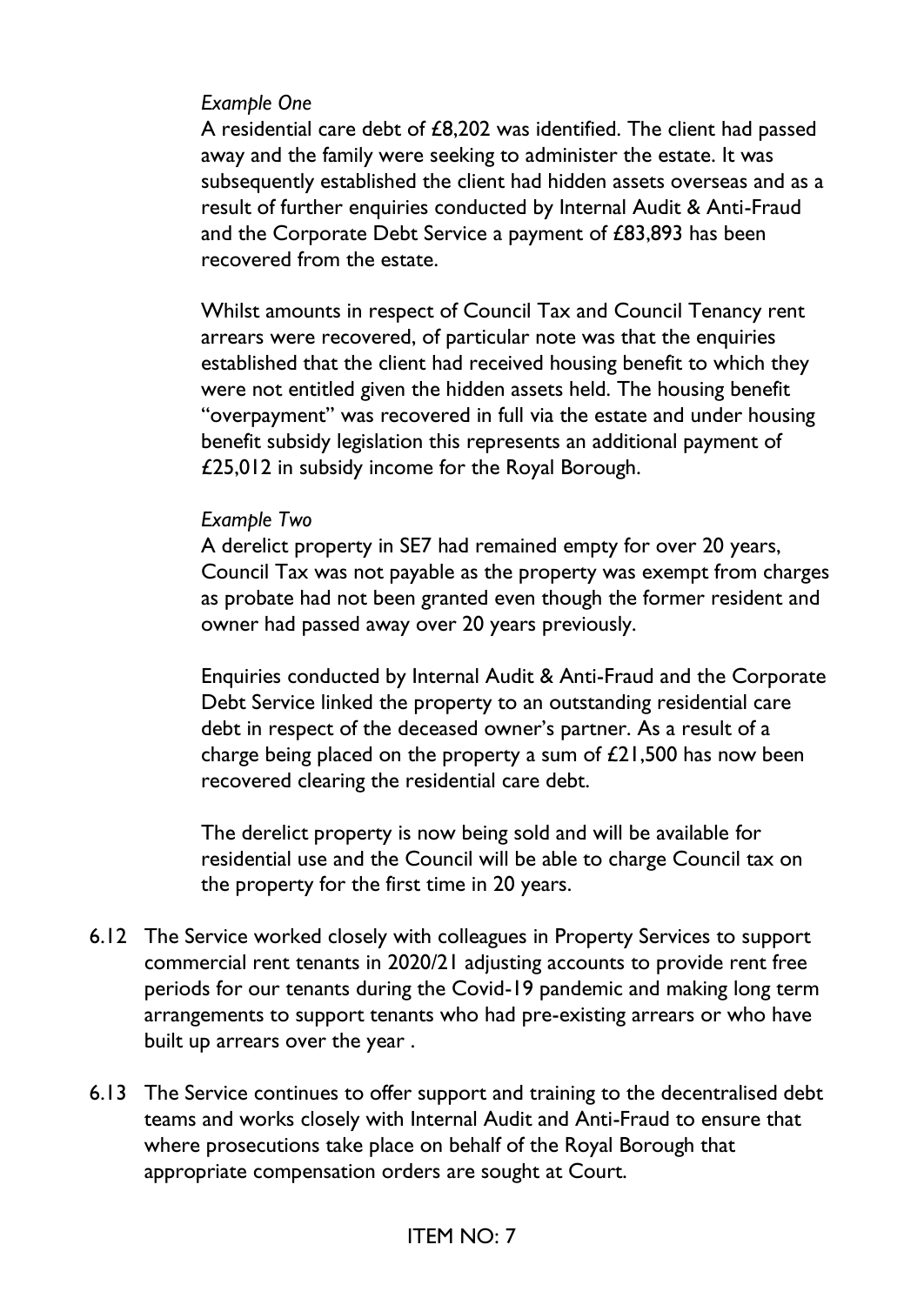- 6.14 A review of the high-level debts is undertaken each month by the senior management team, ensuring that timely action is taken where appropriate.
- 6.15 The number of invoices being issued via email continues to increase resulting increased efficiency and cost savings to the Royal Borough.

## 7. **Service Improvements**

7.1 The management team have identified the following areas of service provision that will be subject to review during the next 12 to 18 months.

#### Council Tax Service

- "Smart" forms for discount and exemption applications are being explored
- E-billing
- Self-service for taxpayers to view their Council tax accounts on line.
- Issue of automatic refunds to tax payers

#### Business Rates Service

- To let a contract to identify business properties not on the rating list to increase income.
- Increased automation of processes e.g. direct debits
- Small Business Rate Relief review

#### Corporate Debt Service

- To further increase the number of 'e-invoices' produced
- To further increase the number of invoices raised automatically.
- To automate the production of Credit Notes

## 8 **Cross-Cutting Issues and Implications**

| <b>Issue</b>           | <b>Implications</b>                       | Sign-off        |
|------------------------|-------------------------------------------|-----------------|
| <b>Legal including</b> | The purpose of this report is to provide  | Azuka Onuorah   |
| Human Rights Act       | the Panel with information on the         | Head of Legal   |
|                        | performance of the Revenues and           | <b>Services</b> |
|                        | <b>Corporate Debt Management Services</b> | 26th August     |
|                        | for the financial year 2019/2020. No      | 2021            |
|                        | formal decision will be taken. As such,   |                 |
|                        | no legal implications arise from the      |                 |
|                        | report however the Panel may wish to      |                 |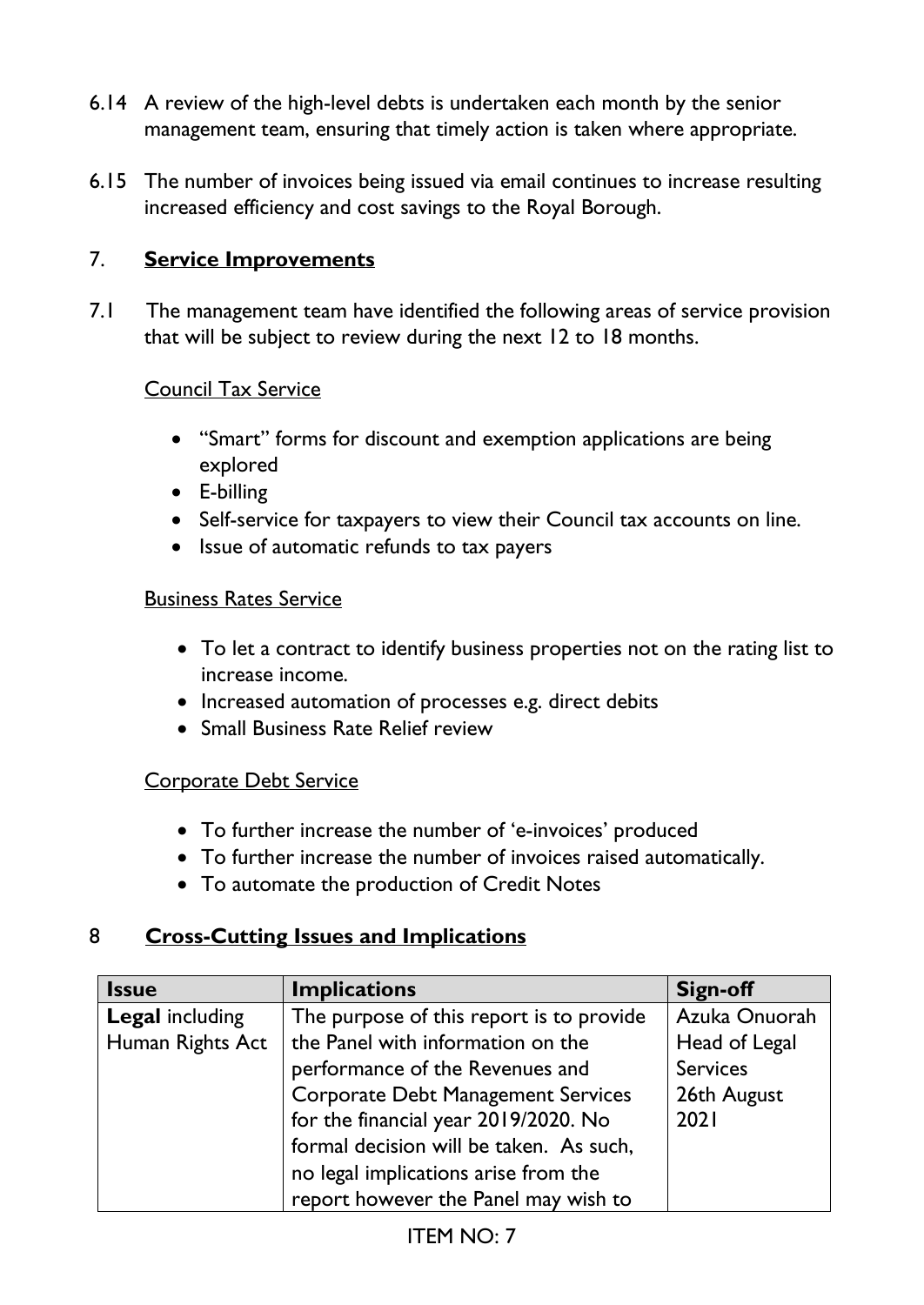|                       | note that the Council is under a duty to<br>take all reasonably practicable steps to<br>recover monies owing to it and to this<br>end to establish and maintain an effective<br>debt collecting system. The only<br>qualifications to this overriding duty are:-<br>a) the need in each case to balance the<br>cost of collection against the prospect of<br>recovery<br>b) whether the cost (including officer<br>time and resources) is disproportion in<br>economic terms to the debt; and<br>c) the need to take into account the<br>individual circumstances of the debtor<br>before embarking on any course of<br>action |                                                                            |
|-----------------------|--------------------------------------------------------------------------------------------------------------------------------------------------------------------------------------------------------------------------------------------------------------------------------------------------------------------------------------------------------------------------------------------------------------------------------------------------------------------------------------------------------------------------------------------------------------------------------------------------------------------------------|----------------------------------------------------------------------------|
| <b>Finance and</b>    | This report covers the arrangements for                                                                                                                                                                                                                                                                                                                                                                                                                                                                                                                                                                                        | Damon Cook,                                                                |
| other resources       | the billing and collection of council tax,                                                                                                                                                                                                                                                                                                                                                                                                                                                                                                                                                                                     | Director of                                                                |
| including             | business rates and corporate debts.                                                                                                                                                                                                                                                                                                                                                                                                                                                                                                                                                                                            | Finance,                                                                   |
| procurement           | There are no new financial implications                                                                                                                                                                                                                                                                                                                                                                                                                                                                                                                                                                                        | 8 September<br>2021                                                        |
| <i>implications</i>   | arising as a result of this report.                                                                                                                                                                                                                                                                                                                                                                                                                                                                                                                                                                                            |                                                                            |
|                       | However, the performance of these                                                                                                                                                                                                                                                                                                                                                                                                                                                                                                                                                                                              |                                                                            |
|                       | functions impacts upon the borough's<br>ability to secure Value for Money.                                                                                                                                                                                                                                                                                                                                                                                                                                                                                                                                                     |                                                                            |
| <b>Equalities</b>     | Each decision around the Royal                                                                                                                                                                                                                                                                                                                                                                                                                                                                                                                                                                                                 | <b>Cathy Howell</b>                                                        |
|                       | Borough's billing, collection, discounts,                                                                                                                                                                                                                                                                                                                                                                                                                                                                                                                                                                                      | Head of Debt &                                                             |
|                       | exemptions and reliefs is subject to                                                                                                                                                                                                                                                                                                                                                                                                                                                                                                                                                                                           | Financial                                                                  |
|                       | proper decision making and is therefore                                                                                                                                                                                                                                                                                                                                                                                                                                                                                                                                                                                        | Support                                                                    |
|                       | subject to have an Equality Impact                                                                                                                                                                                                                                                                                                                                                                                                                                                                                                                                                                                             | Services.                                                                  |
|                       | Assessment. As this report presents the                                                                                                                                                                                                                                                                                                                                                                                                                                                                                                                                                                                        | 26th August                                                                |
|                       | performance of the service, no new                                                                                                                                                                                                                                                                                                                                                                                                                                                                                                                                                                                             | 2021                                                                       |
|                       | equalities impacts have been identified.                                                                                                                                                                                                                                                                                                                                                                                                                                                                                                                                                                                       |                                                                            |
| <b>Climate change</b> | The decisions recommended through this<br>paper have a remote or low relevance to<br>the substance of the Greenwich Carbon<br>Neutral Plan.                                                                                                                                                                                                                                                                                                                                                                                                                                                                                    | <b>Cathy Howell</b><br>Head of<br>Revenue &<br>Debt<br>26th August<br>2021 |